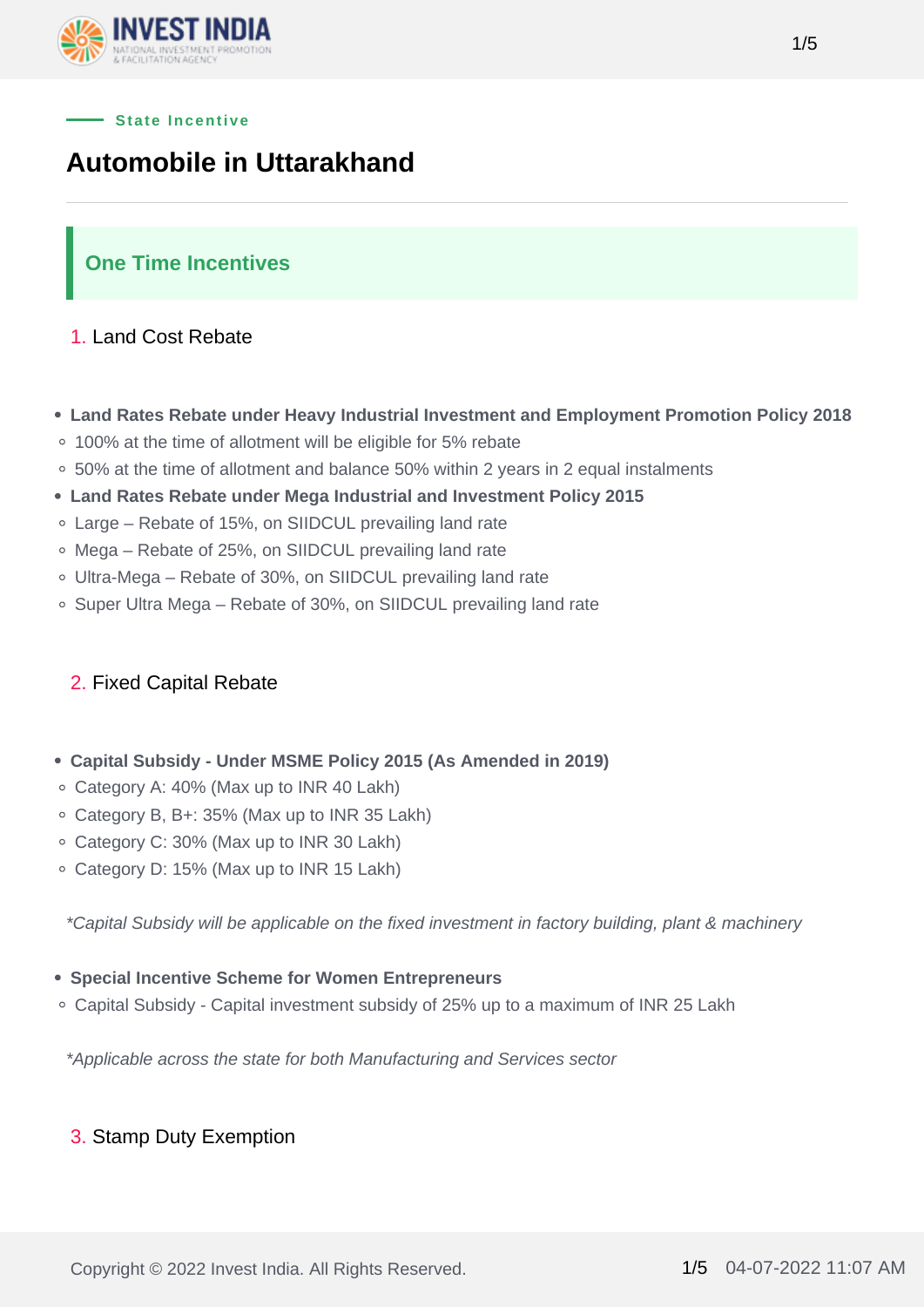

- **MSME Policy 2015 (As Amended in 2019)**
- Category A, B, B+, C: 100% exemption
- Category D: 50% exemption
- **Heavy Industrial Investment and Employment Promotion Policy 2018**
- 50% exemption on Stamp duty
- **Mega Industrial and Investment Policy 2015**
- 50% exemption on Stamp duty for Large, Mega, Ultra Mega and Super Ultra Mega

## 4. Other Incentives

- **Quality Certificate Reimbursement** under MSME Policy 2015 (As Amended in 2019)
- 75% (maximum INR 1 Lakh): Reimbursement of cost incurred for carrying out standardization and quality certification of products by accredited institutions at national and international level by means of ISO, ISI marking, registration of copyright, trade marking etc.
- **ETP Subsidy**
- Heavy Industrial Investment and Employment Promotion Policy 2018 30% up to a maximum of INR 20 Lakhs
- Mega Industrial and Investment Policy 2015 30% up to a maximum of INR 50 Lakhs
- **Land Registration Fees** under Mega Industrial and Investment Policy 2015
- Land registration fee @INR 1/- per INR 1000/-
- **EV mobility incentives** under Uttarakhand Electric Vehicle manufacturing, EV Usage Promotion and related Services Infrastructure Policy 2018
- 100% exemption of stage carriage permit for Commercial vehicles for 5 years from the date of registration
- 100% exemption from paying Motor Yan Tax for 5 years from the date of registration

## **Recurring Incentives**

## 1. SGST Reimbursement

- **SGST Concession Under MSME Policy 2015 (As Amended in 2019)**
- Category A:100% for the first 5 years and 90% thereafter
- Category B, B+: 100% for the first 5 years and 75% thereafter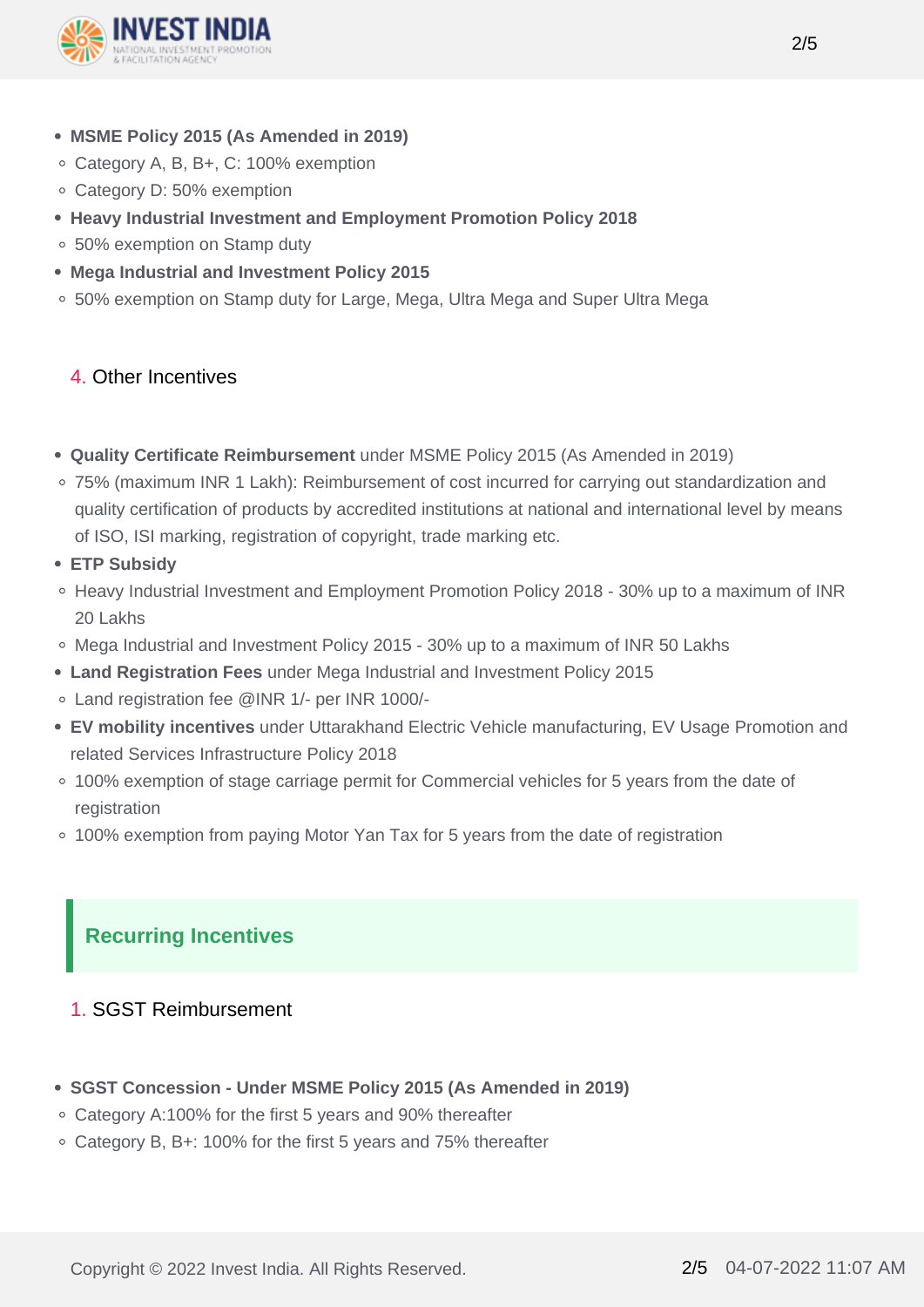

\*The SGST after adjustment of ITC on sale of finished product (B2C) will be reimbursed from the date of commencement of production of the unit for 5 years

\*Only manufacturing units are eligible to avail SGST Reimbursement

- **SGST Concession under Mega Industrial and Investment Policy 2015**
- Large: 30%
- Mega / Ultra Mega/ Super Ultra Mega: 50%

\*The SGST after adjustment of ITC on sale of finished product (B2C) will be reimbursed from the date of commencement of production of the unit for 5 years

## 2. Skill Development/ Training Incentive

**Skill Development/ Training Incentive** under Uttarakhand Electric Vehicle manufacturing, EV Usage Promotion and related Services Infrastructure Policy 2018

#### **Incentives for skill development**

For organisation imparting Skill development training in EV/ HEV component manufacturing will be entitled for training reimbursement @ INR 1000 per month for 50 trainees

## 3. Interest Cost Subvention

- **Interest Subsidy** under MSME Policy 2015 (As Amended in 2019), Per Year/ Unit (Only on term Loan)
- Category A: 10% (Max up to INR 8 Lakh)
- Category B, B+: 8% (Max up to INR 6 Lakh)
- Category C: 6% (Max up to INR 4 Lakh)
- Category D: 5% (Max up to INR 3 Lakh)
- **Special Incentive Scheme for Women Entrepreneurs**
- Interest subsidy of 6% on bank term loan taken by the entrepreneurs up to a maximum of INR 5 Lakh per year per unit

\*Applicable across the state for both Manufacturing and Services sector

**Interest Subsidy** under Heavy Industrial Investment and Employment Promotion Policy 2018

Copyright © 2022 Invest India. All Rights Reserved. 3/5 04-07-2022 11:07 AM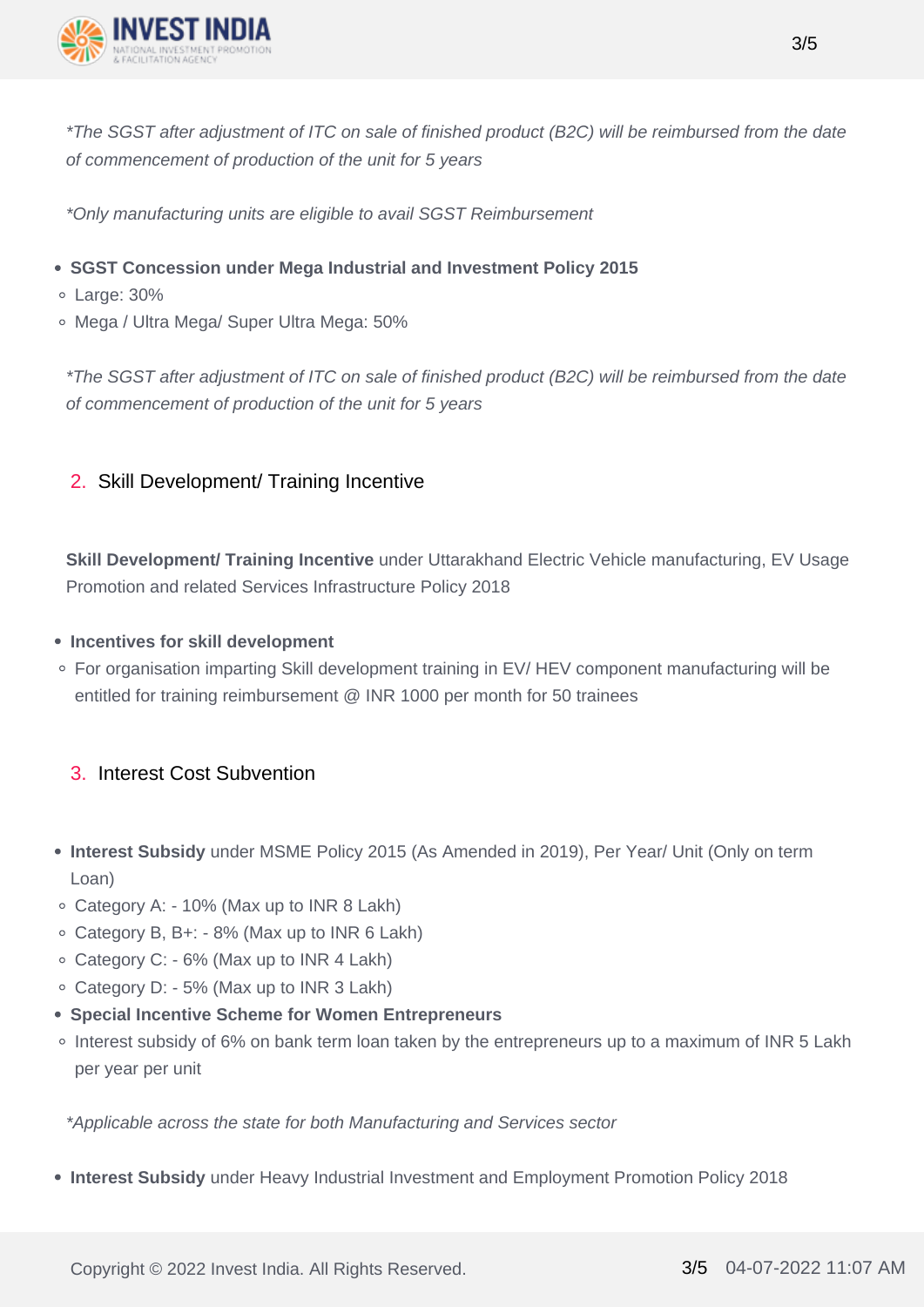

- o Interest subsidy @ 5% to a maximum of up to INR 3 Lakh will be applicable for term loans availed from scheduled commercial bank or financial institutions
- **Interest Subsidy** under Mega Industrial and Investment Policy 2015
- Large– 7% for 5 years INR 25 Lakhs Max for per year
- Mega– 7% for 5 years INR 35 Lakhs Max for per year
- Ultra-Mega– 7% for 5 years INR 50 Lakhs Max for per year
- Super Ultra Mega– 7% for 5 years INR 50 Lakhs Max for per year

## 4. Power Tariff Rebate

- Power Bill Rebate under MSME Policy 2015 (As Amended in 2019)
- Category A: Sanctioned Load up to 100 KVA: 100% for 5 years and 75% thereafter; If Load>100 KVA: 60%
- Category B, B+: Sanctioned Load up to 100 KVA: 100% for 5 years and 60% thereafter; If Load>100 KVA: 50%
- Power Assistance under Mega Industrial and Investment Policy 2015
- Reimbursement of INR 1/- per unit on the electricity bill for 5 years from the date of start of commercial production and 100% reimbursement on electric duty for 7 years
- Large Max INR 50 Lakhs/ Year
- Mega Max INR 75 Lakhs / Year
- Ultra-Mega Max INR 1 Cr/ Year
- Super Ultra Mega Max INR 1.50 Cr / year

\*Power Assistance and Reimbursement of Electricity Duty will not be applicable for units falling under the category of Hotels & Resorts under the Mega Industrial & Investment Policy

## 5. Electricity Duty Rebate

100% for 5 years from the date of commencement of commercial production under EV Usage Promotion and related Services Infrastructure Policy 2018

### 6. Other incentives

**Excise Duty Reimbursement** under State Excise Policy categories under MSME Policy 2015 (As